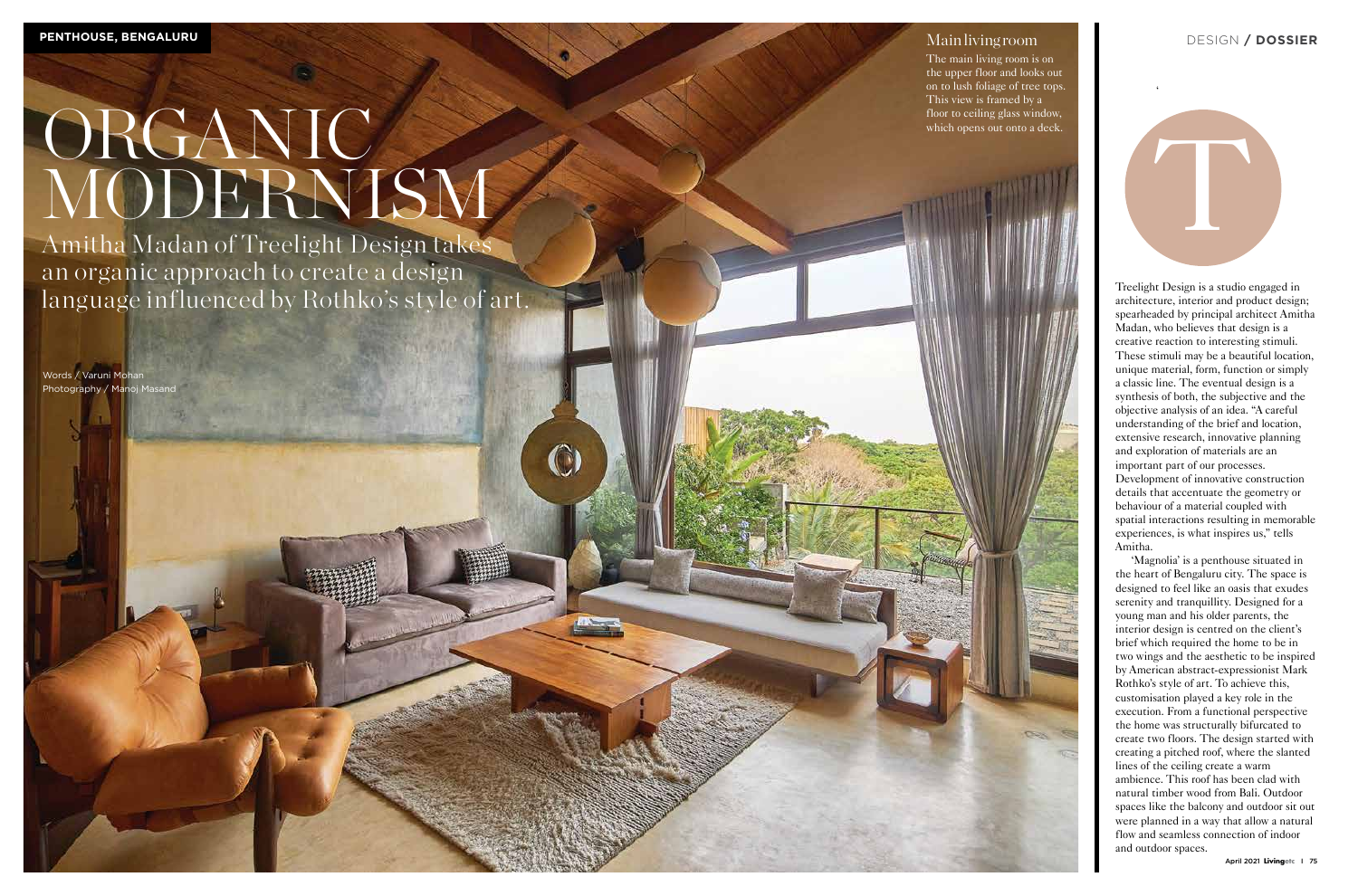Mark Rothko is the client's favoured artist best known for his colour field paintings that depicted irregular and painterly rectangular regions of colour, which he produced from 1949 to 1970. His works featured simple use of colour with broad rectangular sizes in several layers of colours, which made an image look as though they were glowing from the inside. This influence was incorporated into the home through pigmented cement flooring and walls in different, muted colours.

 The muted walls play the role of a canvas for artistic murals inspired by the master's work. For example the bedroom wall includes a hand drawn image of a cross- section of the bark by artist Ashu Gupta, in her signature stippling style. The colour palette consists of neutral colours, in natural textures of cement and wood. The end result is an inviting atmosphere of warmth and comfort.

The penthouse also incorporates customised elements based on the client's sensibility and outlook. The light fixture in the living room was designed as a light installation, inspired by the concept of yin-yang, where dual textures allow for a combination of opacity and illumination. The living area also features a large antique astro-globe suspended from the top, bringing in a sense of nostalgia.

The surrounding views of nature, play an important role in the ambience as it looks out onto a lush green military compound. Vistas of view have been maximised with floor to ceiling glass windows. The balcony and sit-out have been styled in a way to create a close-to-nature feel. The floor of these outdoor spaces has been covered in gravel and wooden stepping stones, for an organic sensory feel. The plants have been styled in a way that looks natural and un-orchestrated.

The lower and upper levels of this home feature outdoor decks that take advantage of the penthouse's elevated position. Beautiful unrestricted views are enjoyed in well-styled outdoor spaces inspired by nature.

The practice has since evolved working to infuse the new with the old, —to ultimately create a timeless design. The endeavour is to provide sustainable design with an emphasis on promoting local materials, while using green construction methods. *E* 76 I **Livingetc** April 2021



The sit-out connected to the living room is a space to enjoy open skies and green vistas. The pitched roof of the upper floor is an architecture feature that's has been added to create a sense of warmth and space.

## Landscape details

Indoor and outdoor spaces seamlessly flow into the other. The colour palette of the indoors continues outside and the foliage has been planted in a way that looks natural and un-choreographed.



# **Outdoors**

AR AMITHA MADAN, FOUNDER TREELIGHT DESIGNS